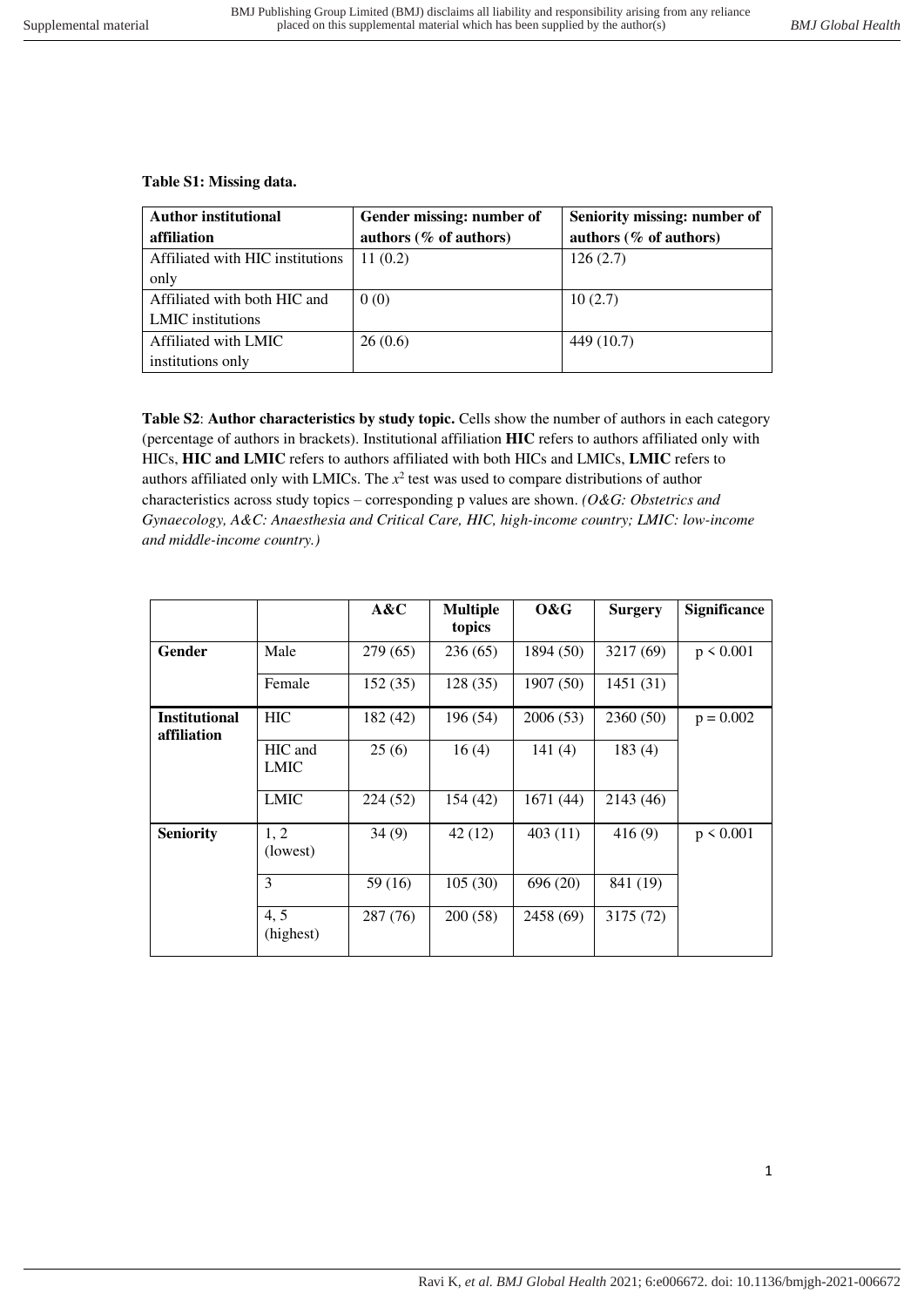**Table S3: Gender and seniority of authors affiliated with at least 1 HIC (HIC authors) and authors affiliated only with LMICs (LMIC authors).** Cells show the number of authors (percentage of authors in brackets). The  $x^2$  test was used to compare distributions of author characteristics across institutional affiliation categories – corresponding p values are shown. *(HIC, high-income country; LMIC: low-income and middle-income country.)*

|                          |                            |                | <b>HIC</b> | <b>LMIC</b> | <b>Significance</b> |
|--------------------------|----------------------------|----------------|------------|-------------|---------------------|
|                          |                            |                | authors    | authors     |                     |
| First<br>authors         | <b>Author</b><br>gender    | Male           | 364 (44)   | 278 (67)    | p < 0.001           |
|                          |                            | Female         | 457 (56)   | 139 (33)    |                     |
|                          | <b>Author</b><br>seniority | 1 (lowest)     | 18(2)      | 2(0.5)      | p < 0.001           |
|                          |                            | $\overline{2}$ | 106(13)    | 33(9)       |                     |
|                          |                            | $\overline{3}$ | 251(31)    | 62(16)      |                     |
|                          |                            | $\overline{4}$ | 307 (38)   | 212(55)     |                     |
|                          |                            | 5 (highest)    | 122(15)    | 79(20)      |                     |
| Last<br>authors          | <b>Author</b><br>gender    | Male           | 556 (64)   | 259 (73)    | $p = 0.002$         |
|                          |                            | Female         | 318 (37)   | 97 (27)     |                     |
|                          | <b>Author</b><br>seniority | 1 (lowest)     | 0(0)       | 1(0.3)      | $p = 0.032$         |
|                          |                            | $\overline{c}$ | 18(2)      | 17(5)       |                     |
|                          |                            | 3              | 97(11)     | 38(11)      |                     |
|                          |                            | $\overline{4}$ | 390(45)    | 146(44)     |                     |
|                          |                            | 5 (highest)    | 364(42)    | 132(40)     |                     |
| <b>Middle</b><br>authors | <b>Author</b><br>gender    | Male           | 1887 (55)  | 2282 (67)   | p < 0.001           |
|                          |                            | Female         | 1516(45)   | 1111 (33)   |                     |
|                          | <b>Author</b><br>seniority | 1 (lowest)     | 51(2)      | 17(1)       | p < 0.001           |
|                          |                            | $\overline{2}$ | 293(9)     | 339 (11)    |                     |
|                          |                            | 3              | 739 (22)   | 514(17)     |                     |
|                          |                            | $\overline{4}$ | 1413 (43)  | 1394 (46)   |                     |
|                          |                            | 5 (highest)    | 804 (24)   | 757(25)     |                     |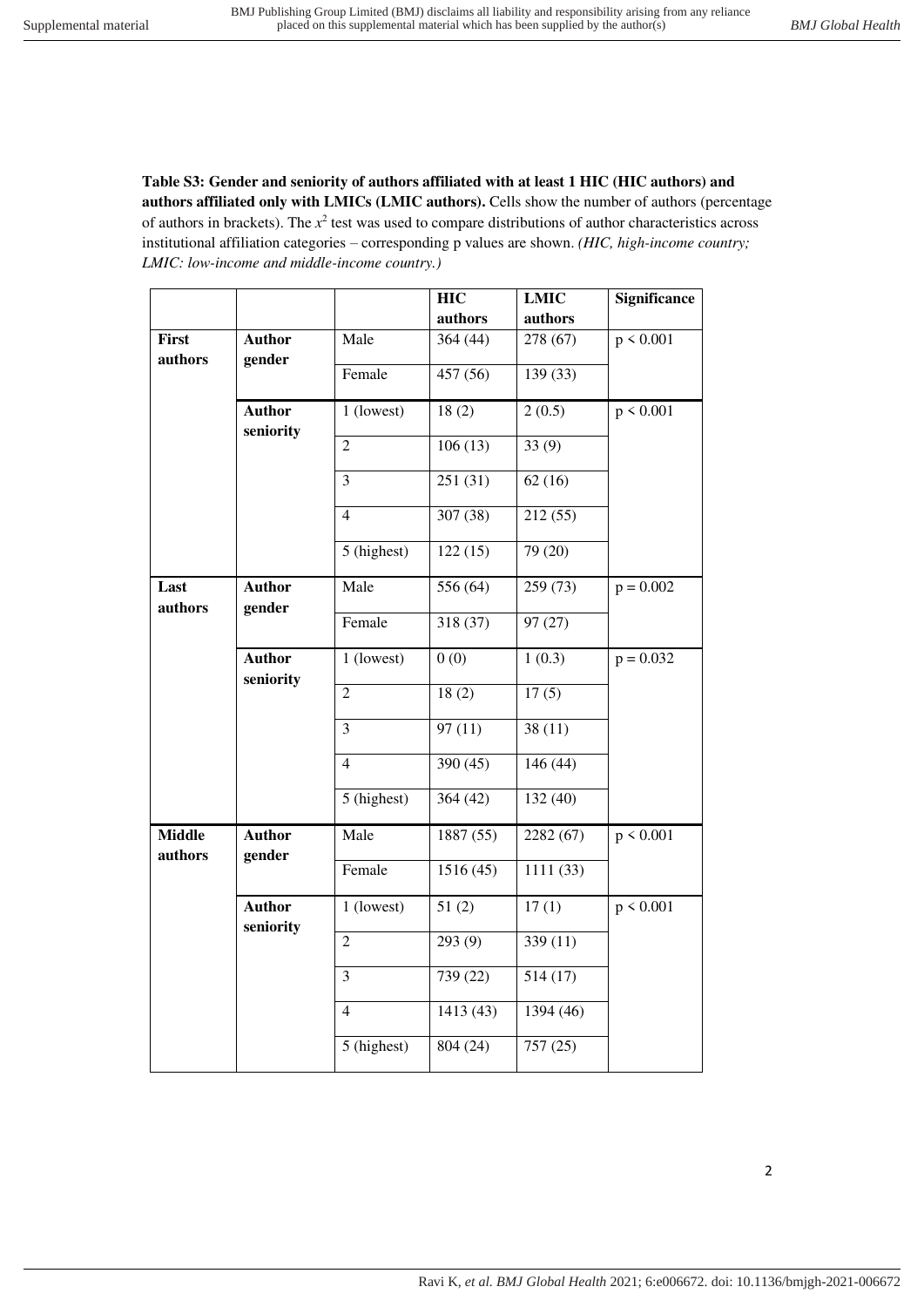**Table S4: Gender distribution within each seniority grade for authors affiliated with at least 1 HIC (HIC authors) and authors affiliated only with LMICs (LMIC authors).** Cells show the number of authors (percentage of authors in brackets). The  $x^2$  test was used to compare the combined author gender and seniority distribution across institutional affiliation categories – corresponding p values are shown. *(HIC, high-income country; LMIC: low-income and middle-income country.)*

|                   |                                         |        | <b>HIC</b> | <b>LMIC</b> | Significance |
|-------------------|-----------------------------------------|--------|------------|-------------|--------------|
|                   |                                         |        | authors    | authors     |              |
| First<br>authors  | Seniority 1,<br>2 (lowest)              | Male   | 59 $(7)$   | 22(6)       | p < 0.001    |
|                   |                                         | Female | 65(8)      | 13(3)       |              |
|                   | Seniority 3                             | Male   | 94 (12)    | 30(8)       |              |
|                   |                                         | Female | 157 (20)   | 32(8)       |              |
|                   | Seniority 4                             | Male   | 148 (18)   | 148 (38)    |              |
|                   |                                         | Female | 159 (20)   | 64(16)      |              |
|                   | Seniority 5<br>(highest)                | Male   | 57(7)      | 56(14)      |              |
|                   |                                         | Female | 65(8)      | 23(6)       |              |
| Last<br>authors   | Seniority $\overline{1,}$<br>2 (lowest) | Male   | 3(0.3)     | 9(3)        | $p = 0.001$  |
|                   |                                         | Female | 15(2)      | 9(3)        |              |
|                   | Seniority 3                             | Male   | 52(6)      | 24(7)       |              |
|                   |                                         | Female | 45(5)      | 14(4)       |              |
|                   | Seniority 4                             | Male   | 239 (28)   | 108(32)     |              |
|                   |                                         | Female | 151(17)    | 38(11)      |              |
|                   | Seniority 5<br>(highest)                | Male   | 257 (30)   | 100(30)     |              |
|                   |                                         | Female | 107(12)    | 32(10)      |              |
| Middle<br>authors | Seniority 1,<br>2 (lowest)              | Male   | 111(3)     | 202(15)     | p < 0.001    |
|                   |                                         | Female | 232(7)     | 154(10)     |              |
|                   | Seniority 3                             | Male   | 377(11)    | 329(9)      |              |
|                   |                                         | Female | 362(11)    | 185(5)      |              |
|                   | Seniority 4                             | Male   | 838 (25)   | 988 (28)    |              |
|                   |                                         | Female | 575 (17)   | 403(11)     |              |
|                   | Seniority 5<br>(highest)                | Male   | 519 (16)   | 559 (16)    |              |
|                   |                                         | Female | 285(9)     | 197(6)      |              |

3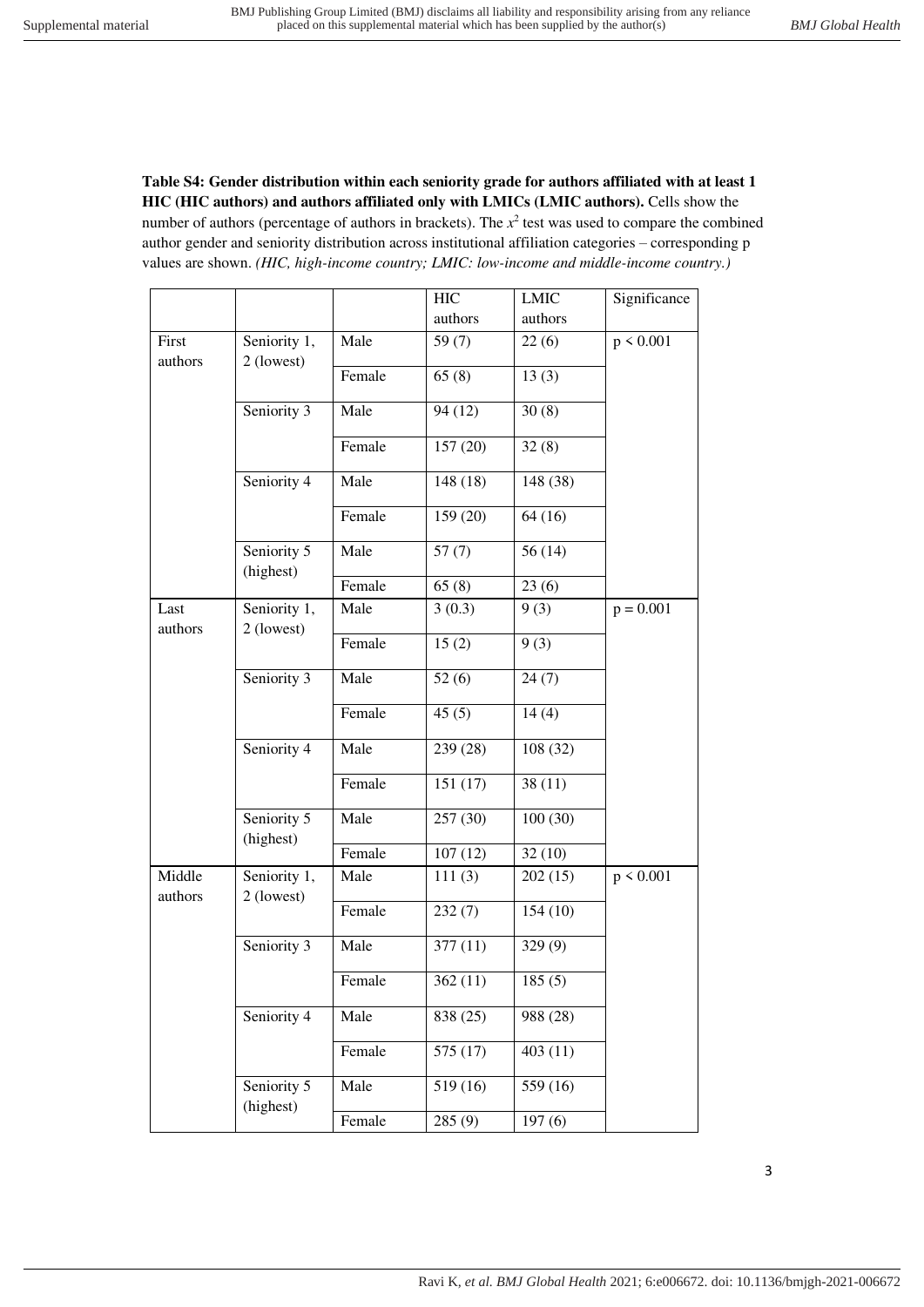**Table S5: Characteristics of studies with different authorship networks.** Characteristics of studies where all authors were affiliated only with HICs (**all HIC authors**), studies where all authors were affiliated only with LMICs (**all LMIC authors**), studies with HIC first and last authors and studies with LMIC first and last authors are shown. Some studies are included in multiple categories, e.g. some studies are included both in the "**all HIC authors**" and "**HIC first and last authors**" categories. Cells in the first row show the number of studies (percentage of total studies in brackets). *(HIC, high-income country; LMIC: low-income and middle-income country.)*

|                      | <b>All HIC authors</b> | All LMIC | <b>HIC</b> first and | <b>LMIC</b> first and |
|----------------------|------------------------|----------|----------------------|-----------------------|
|                      |                        | authors  | last authors         | last authors          |
| Number of            | 220(18)                | 200(16)  | 726 (59)             | 259(21)               |
| studies (% of        |                        |          |                      |                       |
| total)               |                        |          |                      |                       |
| H <sub>5</sub> index | 49                     | 40       | 51                   | 43                    |
| (median)             |                        |          |                      |                       |
| % LMIC authors       | $\Omega$               | 100      | 22.6                 | 100                   |
| (median)             |                        |          |                      |                       |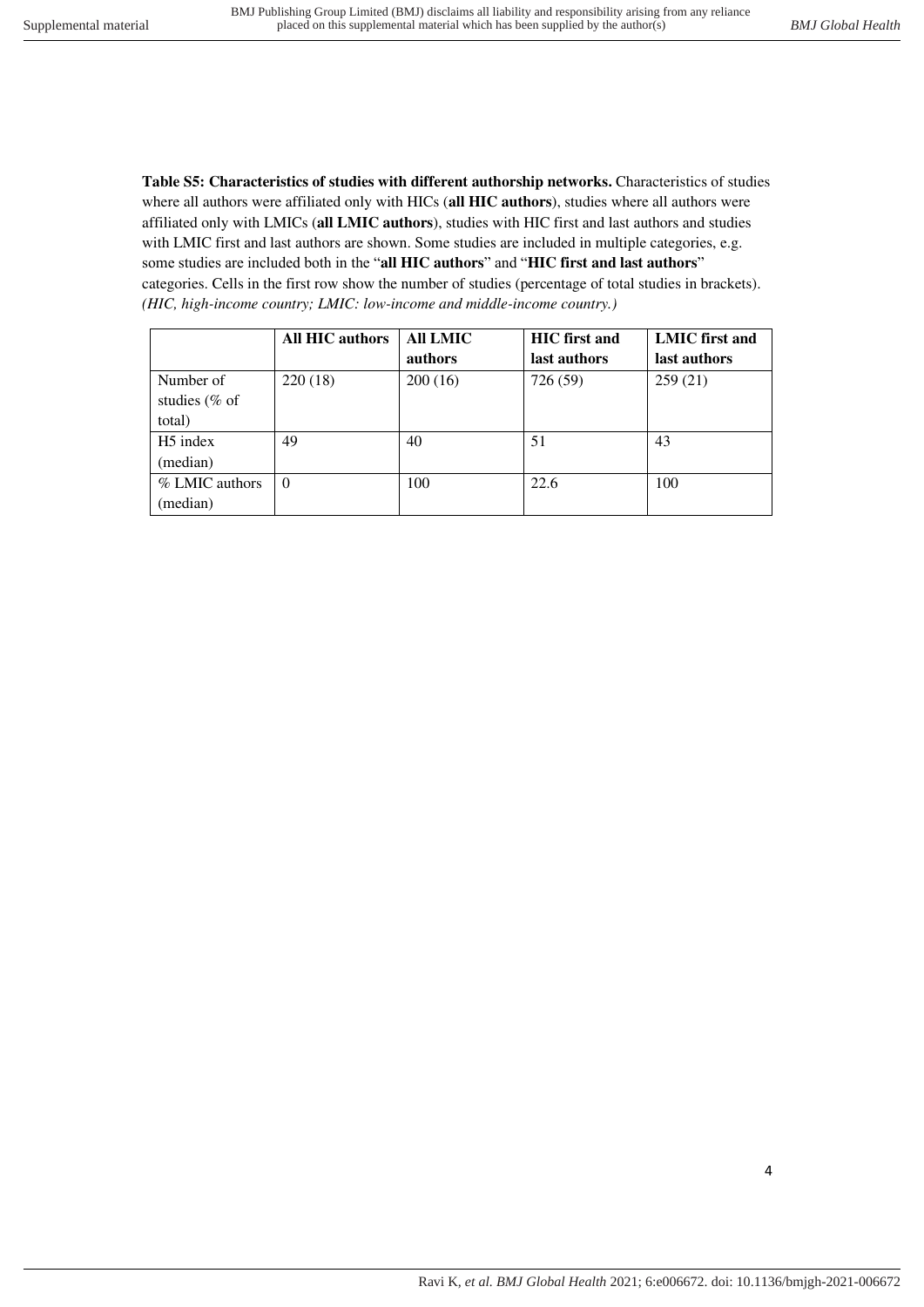**Table S6: Gender distribution within each seniority grade for authors affiliated with at least 1 HIC (HIC authors) and authors affiliated only with LMICs (LMIC authors), separated by study type**. Subgroup analyses for all 3 authorship positions (first, last and middle authors) were performed separately for HIC and LMIC authors. The  $x^2$  test was used to compare the combined author gender and seniority distribution across studies where all authors were affiliated only with HICs (**all HIC authors**), studies where all authors were affiliated only with LMICs (**all LMIC authors**), studies with HIC first and last authors and studies with LMIC first and last authors. Cells show the number of authors (percentage of authors in brackets). *(HIC, high-income country; LMIC: low-income and middle-income country.)*

|                      |                             |        | All      | All HIC | All         | <b>HIC</b> | <b>LMIC</b> | Significance |
|----------------------|-----------------------------|--------|----------|---------|-------------|------------|-------------|--------------|
|                      |                             |        | studies  | authors | <b>LMIC</b> | first and  | first and   |              |
|                      |                             |        |          |         | authors     | last       | last        |              |
|                      |                             |        |          |         |             | authors    | authors     |              |
| <b>HIC</b>           | Seniority                   | Male   | 59 $(7)$ | 16(8)   |             | 54(8)      |             | $p = 0.325$  |
| first                | $1/2$ (lowest)              |        |          |         |             |            |             |              |
| authors              |                             | Female | 65(8)    | 17(8)   |             | 61(9)      |             |              |
|                      | Seniority 3                 | Male   | 94(12)   | 33(16)  |             | 85(12)     |             |              |
|                      |                             | Female | 157(20)  | 52(25)  |             | 139 (20)   |             |              |
|                      | Seniority 4                 | Male   | 148 (18) | 47(22)  |             | 133 (19)   |             |              |
|                      |                             | Female | 159 (20) | 25(12)  |             | 136 (19)   |             |              |
|                      | Seniority 5<br>(highest)    | Male   | 57(7)    | 9(4)    |             | 52(7)      |             |              |
|                      |                             | Female | 65(8)    | 13(6)   |             | 47(7)      |             |              |
| <b>LMIC</b><br>first | Seniority<br>$1/2$ (lowest) | Male   | 22(6)    |         | 12(7)       |            | 18(8)       | $p = 0.996$  |
| authors              |                             | Female | 13(3)    |         | 6(3)        |            | 8(3)        |              |
|                      | Seniority 3                 | Male   | 32(8)    |         | 15(8)       |            | 21(9)       |              |
|                      |                             | Female | 30(8)    |         | 18(10)      |            | 23(10)      |              |
|                      | Seniority 4                 | Male   | 148 (38) |         | 72 (40)     |            | 87 (37)     |              |
|                      |                             | Female | 64(16)   |         | 27(15)      |            | 41(17)      |              |
|                      | Seniority 5<br>(highest)    | Male   | 56(14)   |         | 20(11)      |            | 28(12)      |              |
|                      |                             | Female | 23(6)    |         | 11(6)       |            | 12(5)       |              |
| <b>HIC</b><br>last   | Seniority<br>$1/2$ (lowest) | Male   | 3(0.3)   | 0(0)    |             | 1(0.1)     |             | $p = 0.796$  |
| authors              |                             | Female | 15(2)    | 5(2)    |             | 12(2)      |             |              |
|                      | Seniority 3                 | Male   | 52(6)    | 11(5)   |             | 41(6)      |             |              |

5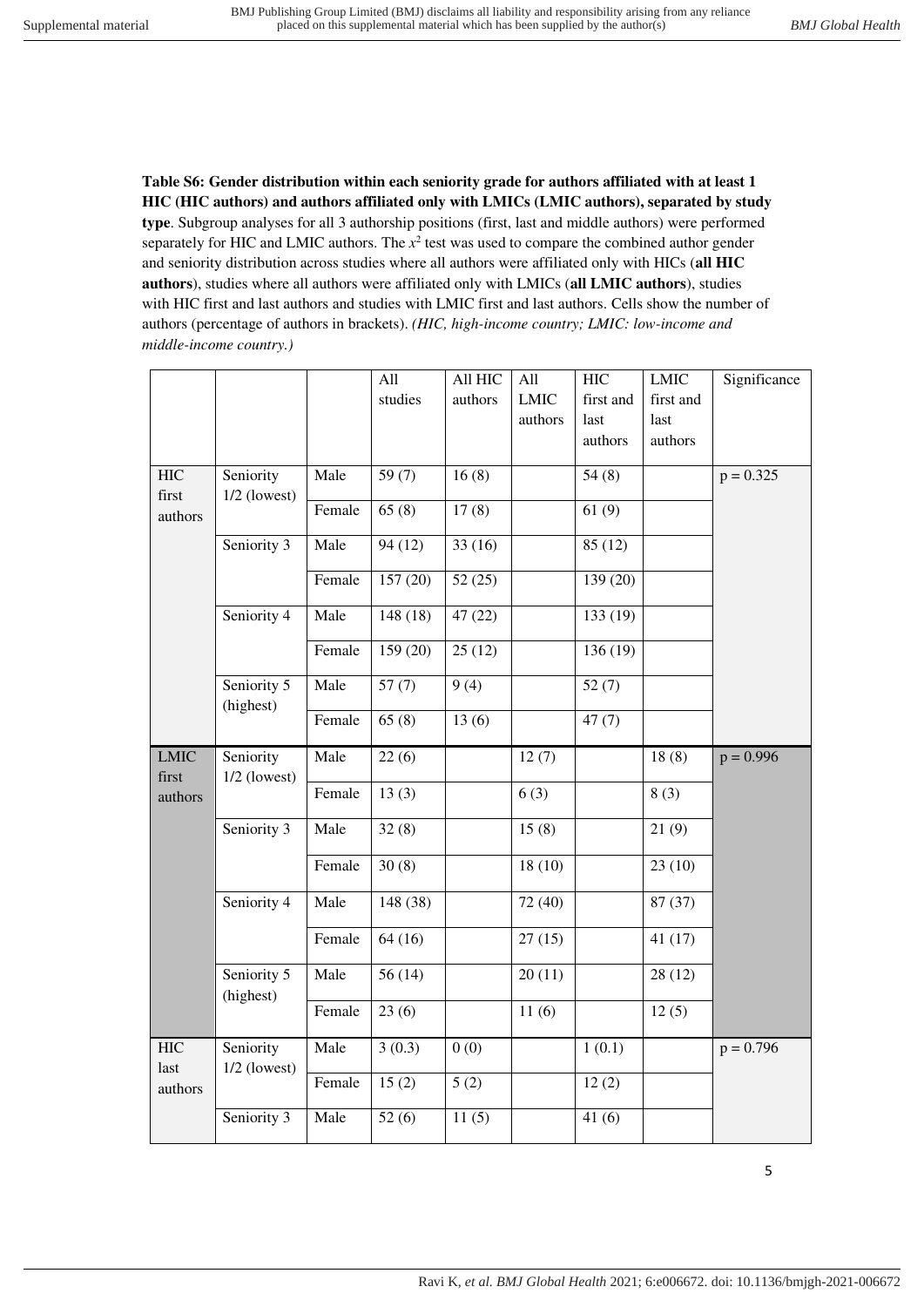|                      |                             | Female | 45(5)    | 18(8)       |        | 41(6)            |                  |                                |
|----------------------|-----------------------------|--------|----------|-------------|--------|------------------|------------------|--------------------------------|
|                      | Seniority 4                 | Male   | 239 (28) | 63(29)      |        | 196 (27)         |                  |                                |
|                      |                             | Female | 151(17)  | 37(17)      |        | 127(18)          |                  |                                |
|                      | Seniority 5<br>(highest)    | Male   | 257(30)  | 48 (22)     |        | 209 (29)         |                  |                                |
|                      |                             | Female | 107(12)  | 32(15)      |        | 91(13)           |                  |                                |
| <b>LMIC</b><br>last  | Seniority<br>$1/2$ (lowest) | Male   | 9(3)     |             | 2(1)   |                  | 3(1)             | $p = 0.850$                    |
| authors              |                             | Female | 9(3)     |             | 8(4)   |                  | 8(3)             |                                |
|                      | Seniority 3                 | Male   | 24(7)    |             | 15(8)  |                  | 20(8)            |                                |
|                      |                             | Female | 14(4)    |             | 9(5)   |                  | 11(5)            |                                |
|                      | Seniority 4                 | Male   | 108(32)  |             | 67(37) |                  | 88 (37)          |                                |
|                      |                             | Female | 38(11)   |             | 24(13) |                  | 29(12)           |                                |
|                      | Seniority 5<br>(highest)    | Male   | 100(30)  |             | 41(23) |                  | 60(25)           |                                |
|                      |                             | Female | 32(10)   |             | 13(7)  |                  | 21(9)            |                                |
| <b>HIC</b><br>middle | Seniority                   | Male   | 111(3)   | 40(5)       |        | 18(45)           | $\overline{0}$   | Comparing<br>all 4 study       |
| authors              | $1/2$ (lowest)              | Female | 232(7)   | 60(8)       |        | 22(55)           | 1(100)           | types:                         |
|                      | Seniority 3                 | Male   | 377(11)  | 123<br>(16) |        | $\mathbf{0}$     | $\boldsymbol{0}$ | p < 0.001                      |
|                      |                             | Female |          | 100         |        |                  |                  | Comparing                      |
|                      |                             |        | 362(11)  | (13)        |        | $\mathbf{0}$     | $\overline{0}$   | All studies vs<br>Studies with |
|                      | Seniority 4                 | Male   | 838 (25) | 193         |        | $\boldsymbol{0}$ | $\boldsymbol{0}$ | only HIC or<br><b>HIC/LMIC</b> |
|                      |                             |        |          | (25)        |        |                  |                  | authors:                       |
|                      |                             | Female | 575 (17) | 102<br>(13) |        | $\boldsymbol{0}$ | $\boldsymbol{0}$ | p < 0.001                      |
|                      | Seniority 5                 | Male   | 519 (16) | 93 (12)     |        | $\boldsymbol{0}$ | $\boldsymbol{0}$ |                                |
|                      | (highest)                   | Female | 285(9)   | 48(6)       |        | $\boldsymbol{0}$ | $\overline{0}$   |                                |
| <b>LMIC</b>          | Seniority                   | Male   | 202(7)   |             | 38(6)  | 6(86)            | 6(67)            | Comparing                      |
| middle<br>authors    | $1/2$ (lowest)              | Female | 154(5)   |             | 38(6)  | 1(14)            | 3(33)            | all 4 study<br>types:          |
|                      | Seniority 3                 | Male   | 329(11)  |             | 61(10) | $\boldsymbol{0}$ | $\boldsymbol{0}$ | p < 0.001                      |
|                      |                             | Female | 185(6)   |             | 40(6)  | $\boldsymbol{0}$ | $\boldsymbol{0}$ |                                |
|                      |                             |        |          |             |        |                  |                  |                                |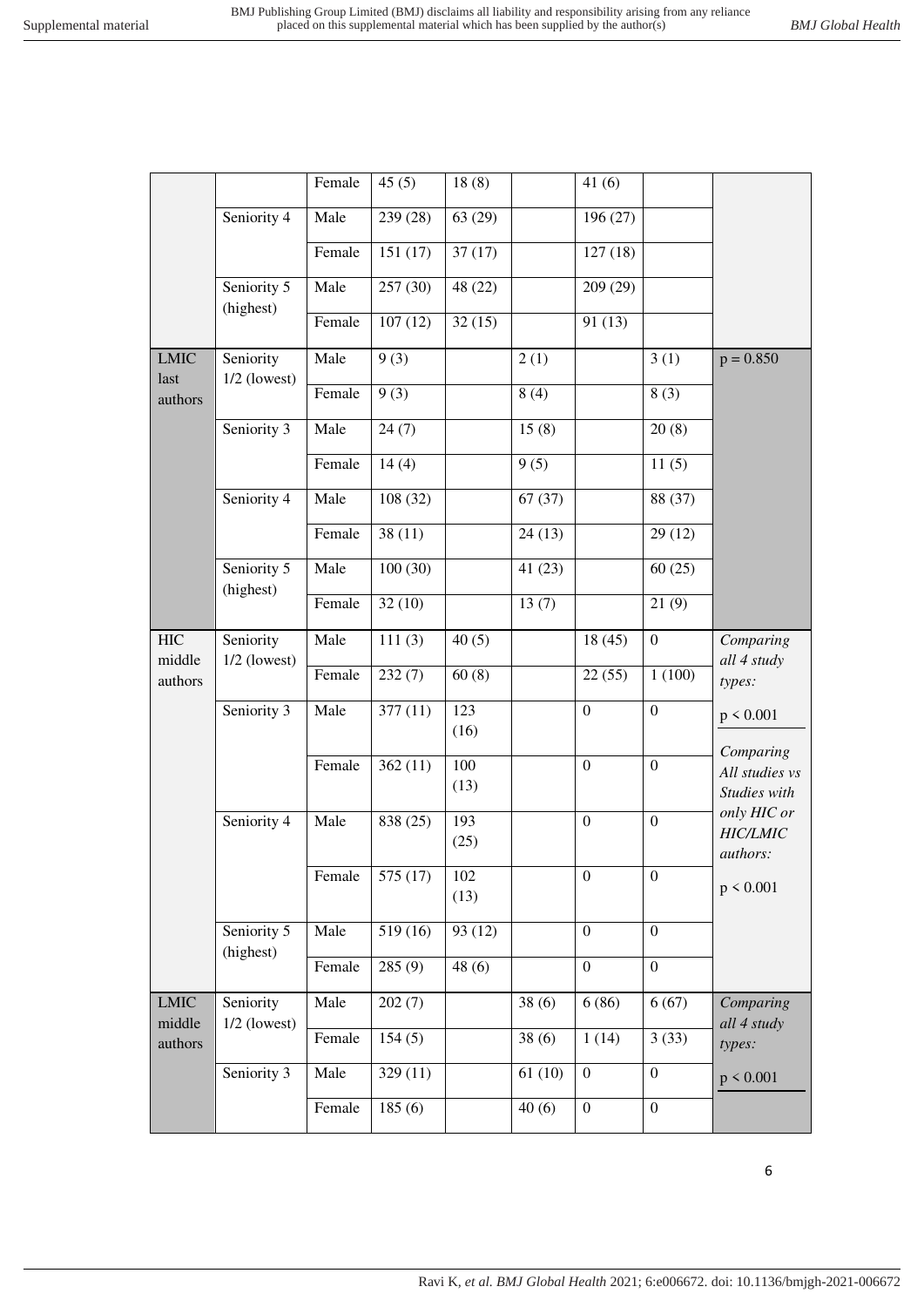| Seniority 4              | Male   | 988 (33) | 226         | $\theta$       | 0        | Comparing                                    |
|--------------------------|--------|----------|-------------|----------------|----------|----------------------------------------------|
|                          |        |          | (36)        |                |          | All studies vs                               |
|                          | Female | 403(13)  | 124<br>(20) | $\theta$       | $\theta$ | Studies with<br>only LMIC<br><i>authors:</i> |
| Seniority 5<br>(highest) | Male   | 559 (19) | 74 (12)     | $\overline{0}$ | $\Omega$ | $p \le 0.001$                                |
|                          | Female | 197(7)   | 32(5)       | $\theta$       | $\theta$ |                                              |